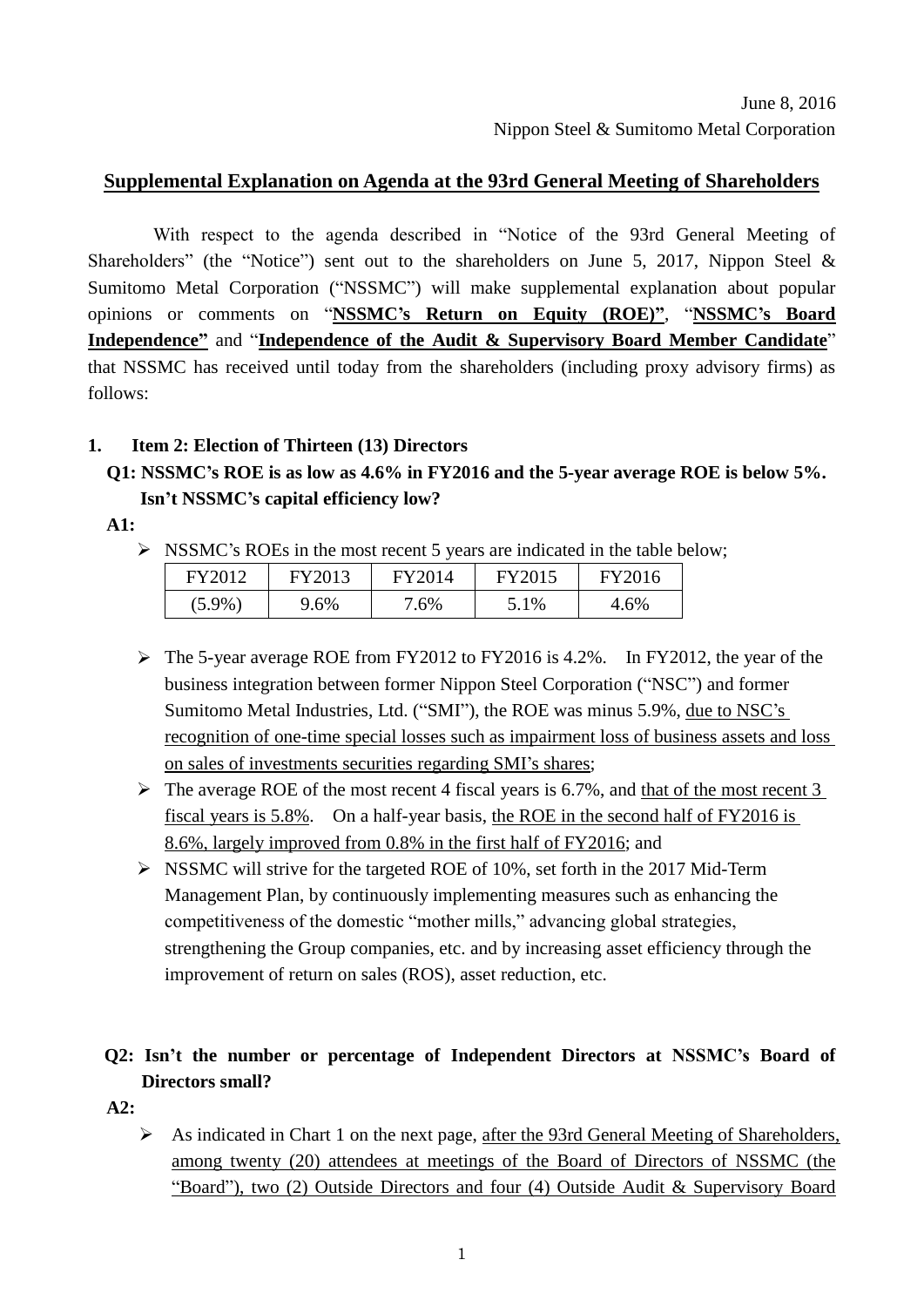Members ("A&S Board Members"), which represent 30% of all of the attendees, are independent; and

- $\triangleright$  An A&S Board Member generally has the following characteristics and has the sufficient legal authority to audit and supervise Executive Directors:
	- (1) Each A&S Board Member is completely independent from the Board and has the strong legal audit authority;
	- (2) Each A&S Board Member may exercise its audit authority without a majority vote at the Audit & Supervisory Board (i.e. independent agent system); and
	- (3) The term of office for each A&S Board Member is four years while one year for a Director. The Board cannot make any appointment or dismissal of A&S Board Members.
- (Chart 1) The Board Composition after the 93rd General Meeting of Shareholders: six (6) Independent Outside Directors/A&S Board Members, **representing 30 % of all of the attendees**.

| <b>Directors</b> | Inside                 | 11 members | Executives                                                               |  |
|------------------|------------------------|------------|--------------------------------------------------------------------------|--|
|                  | Outside                | 2 members  | Non-executives<br>(Focus on the audits and<br>supervision of management) |  |
| A&S Board        | Full-time Inside       | 3 members  |                                                                          |  |
| <b>Members</b>   | Outside                | 4 members  |                                                                          |  |
|                  | <b>Total Attendees</b> | 20 members |                                                                          |  |

- **2. Item 3: Election of One (1) Audit & Supervisory Board Member**
	- **Q1: Doesn't Mr. Katsunori Nagayasu, the A&S Board Member candidate, lack independence?**

**A1:**

- NSSMC has filed Mr. Nagayasu as an Independent A&S Board Member with each financial exchange in Japan since 1) there is no possibility of a conflict of interest between general shareholders and him as well as other Outside Directors and Outside A&S Board Members and 2) he meets the filing standard set by each financial exchange in Japan;
- $\triangleright$  Mr. Nagayasu is not currently a Chairman, a President or other executives, but a Senior Advisor, of The Bank of Tokyo-Mitsubishi UFJ, Ltd., which is one of NSSMC's lenders;
- $\triangleright$  As Chart 2 on the next page indicates, NSSMC has a wide range of debt funding sources, not limited to The Bank of Tokyo-Mitsubishi UFJ, Ltd. Accordingly, the said bank is not a specified associated service provider of NSSMC; and
- $\triangleright$  As described on page 37 of the Notice, the ownership percentage of The Bank of Tokyo-Mitsubishi UFJ, Ltd. in NSSMC's shares is only 1.5%.